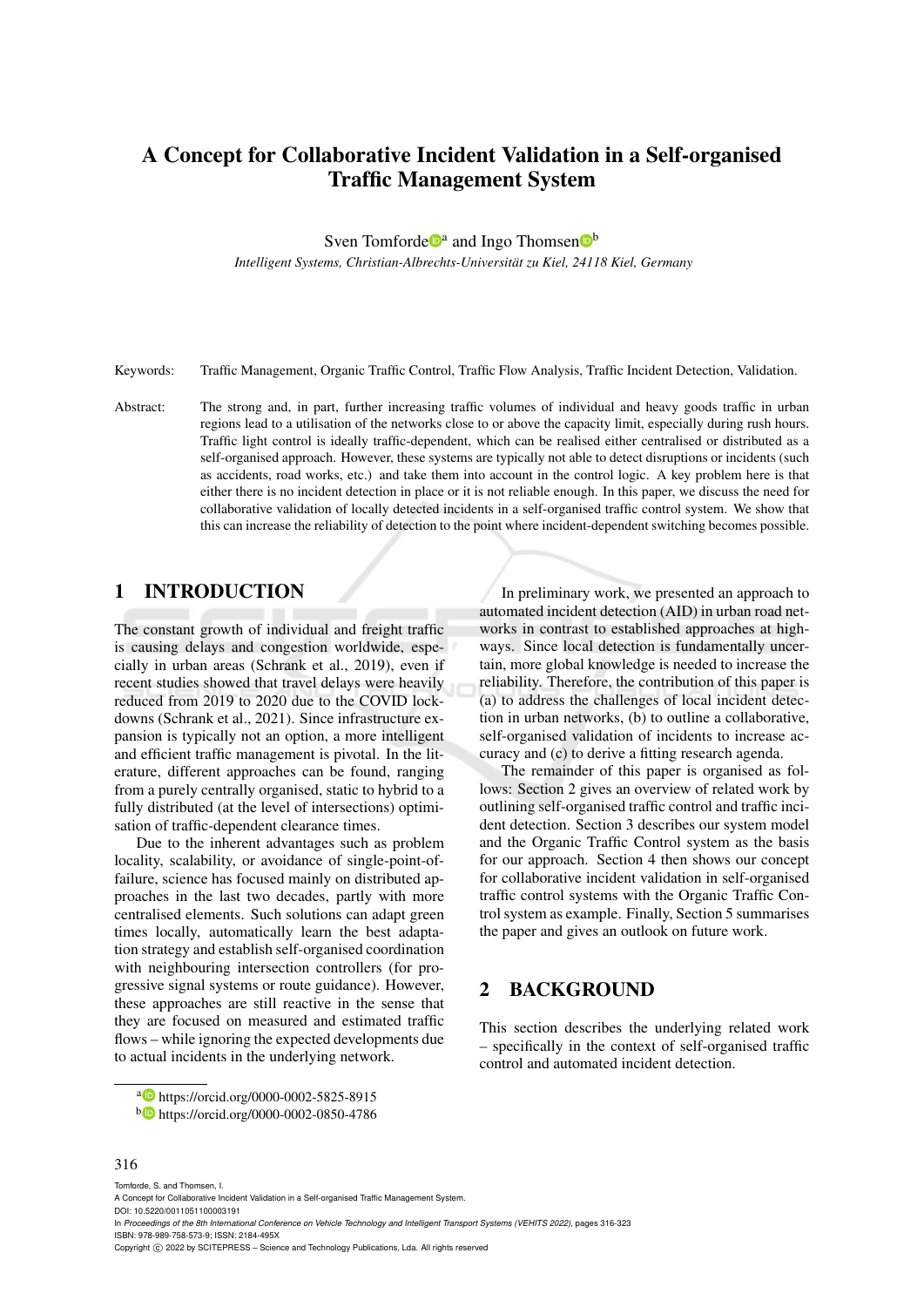### 2.1 Self-organised Traffic Control

Traffic lights in urban areas are usually operated by a traffic control centre. The most prominent systems are SCOOT (Robertson and Bretherton, 1991), SCATS (Sims and Dobinson, 1980), MOVA (Vincent et al., 1990), and UTOPIA/-SPOT (Mauro and Taranto, 1990). These systems typically rely on a centralised control loop that adapts the behaviour of distributed intersection controller (IC), based on a given cost function, which may include different aspects, like travel times, emissions, or public transport priority. Despite being centralised, these systems come with at least some self-adaptive and selforganising (SASO), i.e., being adaptive and policydriven. The adaptation mechanism works on top of a parametrisable system configuration. For classification and comparison of approaches, see (Studer et al., 2015). In addition to these popular approaches, several systems focusing on SASO and learning capabilities have been proposed: A multi-agent approach based on fuzzy control was presented in (Gokulan and Srinivasan, 2010), distributed W-learning was used to optimise a phase-oriented signal control in(Dusparic and Cahill, 2009), and (Oliveira and Camponogara, 2010) used a model with predictive control. As an alternative to phase-based systems, a fluid-dynamic model has been discussed in (Helbing et al., 2005) that uses waiting vehicles as pressure and counterpressure for switching traffic lights policies. In contrast to the aim of this proposal, these traffic control systems do not autonomously identify and classify incidents and adapt their signalisation according to detected incidents.

### 2.2 Traffic Incident Detection

Techniques for automatic recognition of incidents, accidents, and other road events, e.g. requiring emergency responses, have been the focus of research for more than three decades. Most of the resulting algorithms rely on data of loop detectors. Chronologically, AID research started with the Standard Normal Deviate algorithm (Dudek et al., 1974), subsequently followed by the California algorithm family (Payne, 1975; Payne and Tignor, 1978). These techniques are essentially following a simple decision tree structure considering threshold. Subsequently, approaches based on time-series analysis (Ahmed and Cook, 1980), identification of lowvolume conditions (Dudek et al., 1975), filtering and smoothing-based algorithms (Stephanedes and Chassiakos, 1993), a dynamic-systems-model-based algorithm (Willsky et al., 1980), correlation-analysis-

based approaches (Takaba and Matsuno, 1985), the McMaster catastrophe theory-based algorithm (Gall and Hall, 1989), and a mathematical traffic-flowmodel-based algorithm (Lin and Daganzo, 1997) have been presented. More recently, video-based approaches have been presented (Shehata et al., 2008) and combined with semantic annotations (Kamijo et al., 2004). In addition to these infrastructure-based approaches, probe vehicles have been considered to estimate traffic flows (Jenelius and Koutsopoulos, 2013); with some work specially dedicated to urban environments (Feng et al., 2014) – which may serve the incident detection.

However, these approaches all come with some limitations: Either they are designed for highways only or they are based on experienced travel times through the underlying road network, and/or they do not distinguish between different incident types (and the corresponding reaction). Most importantly, there is no integrated traffic management solution that considers detected incidents, an estimation of their severity and impact, or takes this information pro-actively into account when deciding about traffic control or progressive signal systems, for instance.

In response to these observations, we presented a novel clustering-based approach for AID in urban road networks that is based on standard loop detector technology again (Thomsen et al., 2021). Based on responsibility zones of ICs (i.e., intersection area and incoming sections equipped with induction loop sensors), the distributed ICs are considering the time series of the detector loops and apply techniques such as DBSCAN (Ester et al., 1996) to detect incidents online in a certain time window. We showed that appropriate detection accuracy is given for high load conditions, while the approach still suffers in weak load conditions. Current work focuses on an improvement of the approach and subsequent classification of incidents. This should serve as a basis for predicting properties such as duration and impact of the incident.

## 3 ORGANIC TRAFFIC CONTROL

Below, we consider collaborative incident detection to improve the detection accuracy and reliability in distributed and self-organised traffic control. We present our system model with the possible incident types and discuss the Organic Traffic Control System as a basis.

#### 3.1 System Model

We assume urban road networks with varying topology and decentralised nodes that are responsible for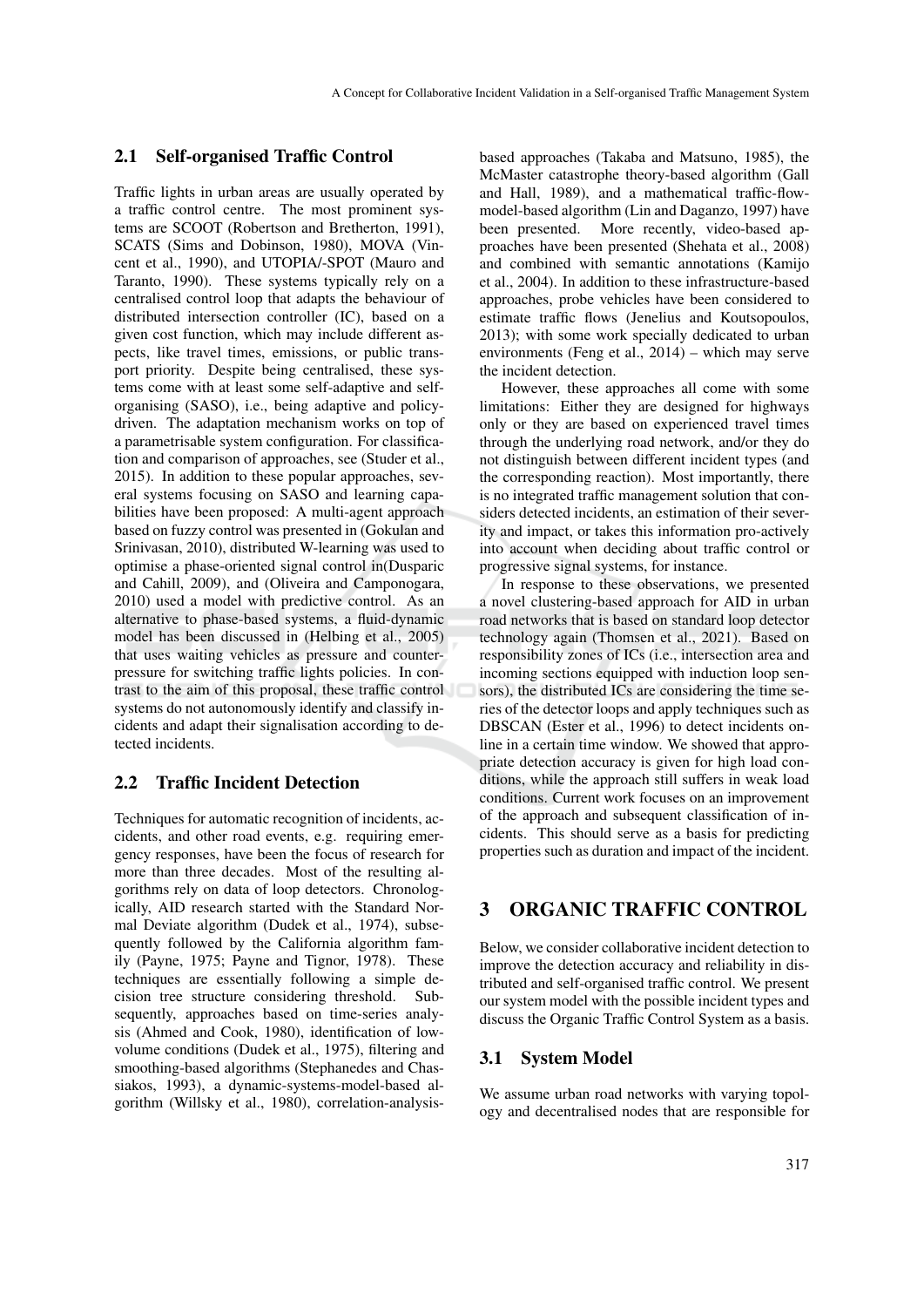controlling the traffic light controllers (TLC) of the intersection. Each node is responsible for the area of this controlled intersection as well as the incoming sections – where induction loop sensors are assumed to be available. Further, each node is capable of detecting traffic incidents in its inbound and outbound sections, and it communicates with its neighbours (i.e., other nodes that share a road segment).

We consider five groups of possible static incidents while dynamic events such as the partial closure of a lane on a multi-lane section (e.g. heavy goods traffic) will be addressed future work. The groups are:

- Complete closing of the section between two intersections – called a section closure (Fig. 1a)
- Lane closure in a multi-lane section (Fig. 1b)
- Partial lane closure in multi-lane section (Fig. 1c)
- Closure or limited use of an intersection by blocking one or more turnings (Fig. 1d)
- Technical defect at an intersection (e.g. loss of function of a traffic light or a detector)

At the very least, nodes have to work with the following information: They only know with a certain probability that there is a possible incident. This information can also be passed on to their neighbours. Moreover, the nodes send their data in two scenarios – direct or with a certain delay.

Based on these model assumptions, the objective of a collaborative validation scheme is to improve the incident prediction of the underlying self-organised traffic control and management system based on decentralised communication – or to reduce its false positive rate. To increase the confidence towards the own data, a periodic self-diagnosis of each node, the associated TLC, and detectors is required. The communication is used to specify the nature and origin of a possible incident and to validate the disturbance by other traffic signal controllers. All nodes only have knowledge about their own state (paired with a certain confidence), while the state is either 'everything is okay' or one of the following levels:

- 1. The node knows of an incident somewhere.
- 2. The node knows that there is an incident in an outgoing or incoming section.
- 3. The node can assign the incident to a specific section or junction.
- 4. The node can assign the incident type to one of the previous mentioned groups.

### 3.2 The Basis: Organic Traffic Control

The *Organic Traffic Control* (OTC) system (Prothmann et al., 2009) and its extensions serve as a basis



Figure 1: Examples of incidents simulated in the Aimsun Next traffic simulator (Aimsun, 2021) in the road section from A to B, or in the last case, in intersection A itself, when cars cannot turn right towards intersection B.

for automatic detection of incidents in urban road networks, their self-organised collaborative validation, and finally their consideration in signalisation strategies at ICs. The OTC system is a self-adaptive and self-organised traffic control system that decides locally at each intersection about the behaviour of the underlying IC. Here, "organic" follows the ideas of Organic Computing (Müller-Schloer and Tomforde, 2017) and emphases the transfer of principles from nature to technical systems: The decentralised structure, the cooperation of smaller, autonomous entities, as well as local adaptation and learning capabilities allow for high robustness, scalability, and flexibility.

Based on the Observer/Controller paradigm (Tomforde et al., 2011), the OTC system adapts the green duration of traffic lights in a phase-based approach and optimises this adaptation strategy at runtime by means of reinforcement learning and safety-oriented generation of novel behaviour within a simulation environment, see (Prothmann et al., 2009). This adaptation process is performed depending on the currently active cycle time of the traffic controller, i.e., an adapted control strategy is active for three cycles (typically 60 to 120 sec) before it can become subject to adaptations again. As decision basis for any adaptations, the current traffic flows for all turning movements passing the intersection (in  $\frac{velicles}{hour}$  and es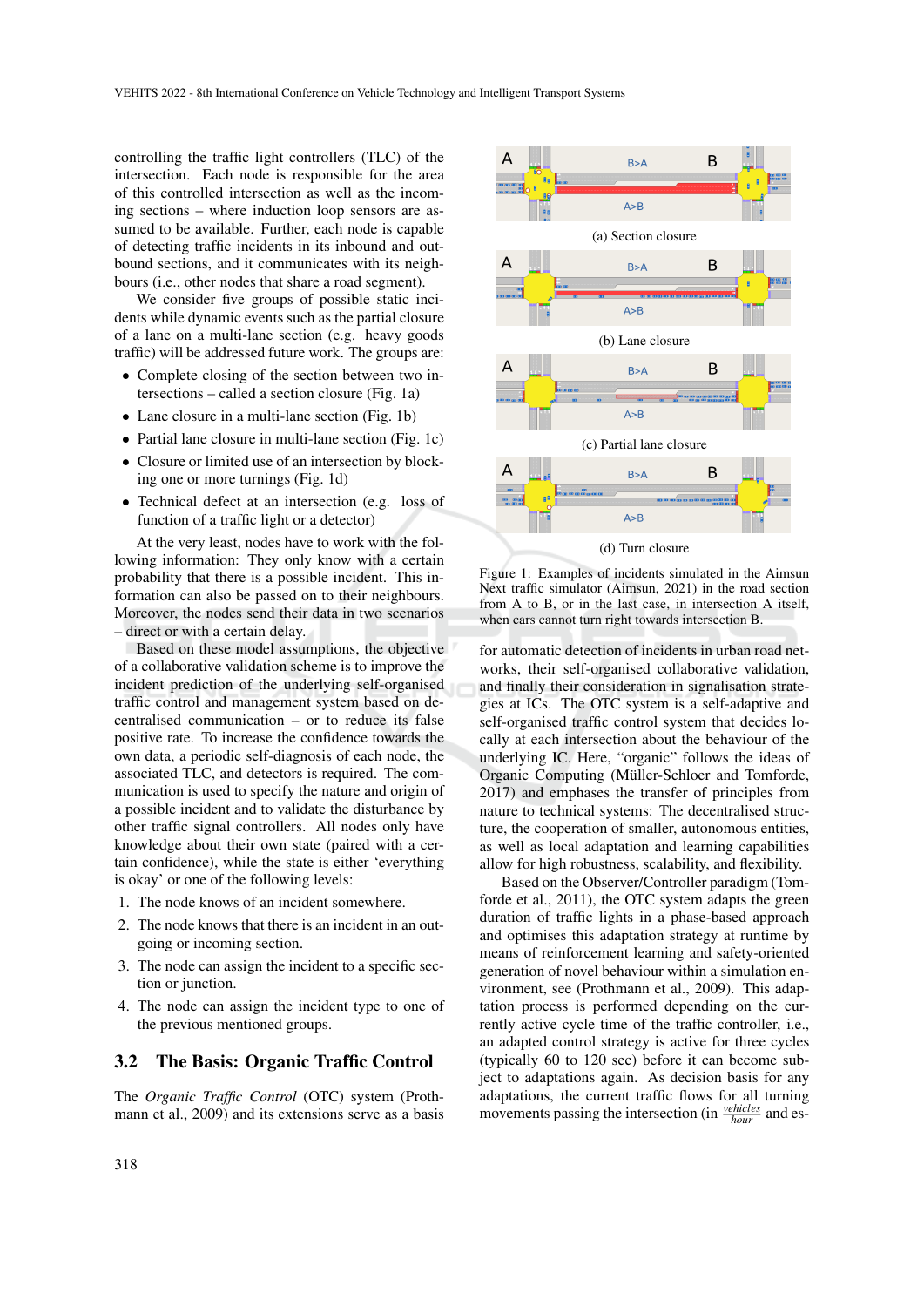timated from detector readings) are considered. The estimated waiting times are then used as feedback to improve the behaviour over time. OTC is further able to establish progressive signal systems in a fully selforganised manner (Tomforde et al., 2008) and to provide route recommendations to drivers which reflect the current state of the traffic network (Prothmann et al., 2012). Based on OTC, further contributions investigated are robust traffic demand prediction (Sommer et al., 2013), integration of these predictions in the control strategies, and infrastructure-based anticipatory route guidance (Sommer et al., 2016).

OTC is self-organised in a way that all nodes operate independently and collaborate to achieve systemwide goals, such as reduction of waiting times, number of stops, emissions, etc. Therefore, it establishes a multi-layered adaptation and learning system on top of a standard TLC. Figure 2 illustrates the conceptual design. Here, Layer 0 represents the System under Observation and Control (SuOC), which is the actual TLC and the interfaces to detectors and neighbouring nodes. This TLC (i.e., its green duration) is re-configurable at runtime, which is done by the layer above. Consequently, Layer 1 adapts dynamically to the state of the environment (assessed using the sensors) and its controller which uses a Learning Classifier System (LCS, here a variant of Wilson's XCS (Wilson, 1995)). This LCS chooses rules from a rule set to modify the traffic signalisation appropriately at runtime. Finally, Layer 2 is activated when Layer 1 is confronted with an environment for which it has no suitable rule or only inappropriate knowledge. In this case, a traffic simulation software (Aimsun Next, see (Aimsun, 2021)) is used to validate new rules which are generated using an evolutionary algorithm.

## 4 COLLABORATIVE, SELF-ORGANISED INCIDENT VALIDATION

Based on the OTC approach and the presented system model – including the incident detection approach from (Thomsen et al., 2021) – this section derives the challenges for establishing a collaborative incident validation procedure. This outlines a research agenda in addition to the basic concept.

Traffic conditions as observed by detectors are the result of vehicles traversing the network. In consequence, the patterns observed at consecutive detector stations are not independent. Individual vehicles may temporarily be delayed due to parking (includ-



Figure 2: Overview of the multilevel OTC architecture.

ing long-term stays in parking lots) – but they do not completely appear or disappear. This also implies that the observed traffic conditions are strongly related to those of the preceding detector station a short period before. We consequently, aim at utilising this information to (i) further decrease the false alarm rate and (ii) detect disturbed sensors.

The goal of the collaborative self-organised incident validation approach is to turn a self-adaptive incident detection system (here: The OTC-based approach from (Thomsen et al., 2021)) into a cooperative solution. This initially implies using the knowledge of preceding and succeeding ICs for the validation purposes of incident notifications (Challenge 1). Afterwards, we require novel techniques for assessing the observation success of detector stations based on the same information (Challenge 2). Finally, we need to explore how ICs can learn the accuracy and impact of the detection success of their neighbours using a reinforcement approach (Challenge 3). This will be the basis for the actual response to alarms in OTC (and which must be learned, not just communicated since the impact are not visible for the neighbour).

Our starting point is preliminary work for establishing PSS (Tomforde et al., 2008). Here, information exchange protocols based on communication and processing techniques to consider the knowledge of other ICs have been developed. We need to adapt the communication protocols and develop novel techniques to make use of sensor information and classification knowledge from neighbouring ICs.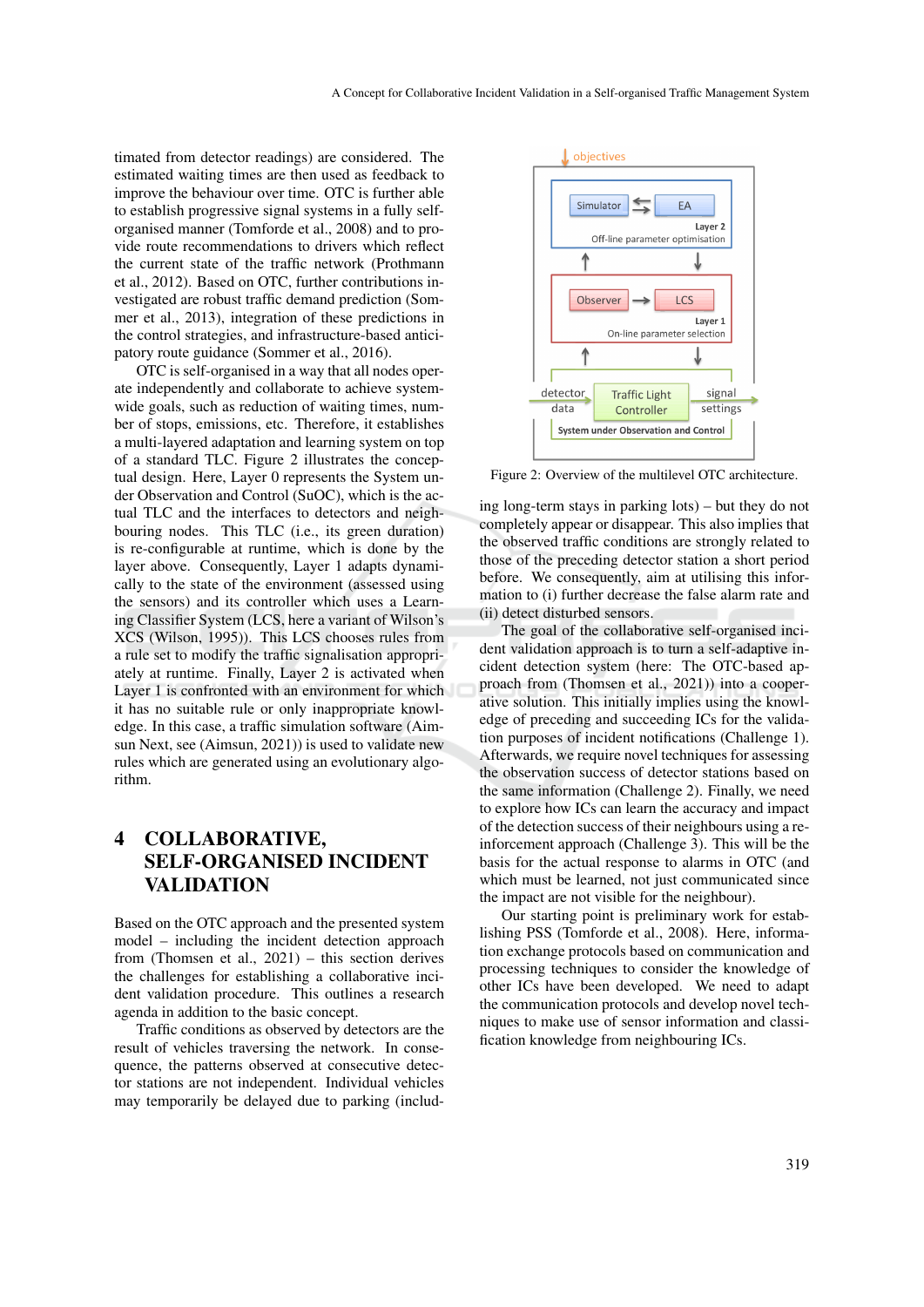### Challenge 1: Collaborative Validation of Stream-based Incident Classifications

To begin with, the existing unicast-based communication protocols in OTC have to be enabled to exchange information about traffic volumes running over shared roads and the underlying aggregated detector signals. Based on these communication capabilities, we propose to investigate a pull-based mechanism where ICs can ask their neighbours about observations and classifications of traffic behaviour. Here, we distinguish two cases: an event-driven approach (e.g., in case of abnormal traffic behaviour or if incidents have been signalised) and a self-testing loop (i.e., in cycles to verify the correct functioning of a particular sensor).

For the event-driven approach, the IC has to identify the relevant neighbour with respect to the detector location (upstream or downstream). Taking the estimated travel time (i.e., following the approach in (Prothmann et al., 2012) based on Webster's formula (Webster, 1959)) to/from this intersection controller into account, the patterns of traffic flow can be compared with the neighbour's information. If the comparisons show a correlation of effects, the incident alarm is confirmed. Otherwise, it should be delayed – and an additional validation step has to be done in the other direction of the traffic stream. We further have to investigate which features can be used in addition to the traffic volume to improve the validation effect (e.g., slope, curvature, and variability of the data).

In turn, the self-testing approach aims at assessing the behaviour of the own sensors. Therefore, the traffic behaviour of all road segments approaching a detector station of a turning, the corresponding detector data, the detector data of the road segment taking up the turning's traffic stream, and the information of the IC where this road segment leads must be evaluated. In general, the smoothed and averaged traffic volumes of all three involved intersections have to account for to the same level. Based on a comparison of these figures, deviations can be detected – and they can be related to an individual source of information (i.e., a detector station or a neighbour). As a result, either a neighbour can be triggered that the received information is conspicuous or the impact of the disturbance of the own detector is analysed in detail (i.e., repeating this analysis based on historical data backwards in time until deviations are no longer significant).

## Challenge 2: Collaborative Self-assessment

The concept of the previous Challenge 1 is based on a bilateral comparison of detector data and aggregated

traffic flow estimations. In this Challenge 2, we increase the focus towards a network-wide collective self-assessment of incident information and detector plausibility. Therefore, we need to further investigate if and how the validation effect can be improved by considering longer streams than just pairs of ICs. This implies higher uncertainty due to detector-inherent differences and traffic splitting into lanes at each intersection (or between lanes on road segments), but it also allows to follow traffic streams for sequences of detector stations. As a result, we aim at estimating the expected traffic volume and use this as ground truth for computing how the individual detector deviates from the expected stream. This approach has its advantages in cases where, e.g., two consecutive detector stations are disturbed simultaneously. In general, we have to estimate a time series of detector readings where the travel times between detector stations refer to the time steps of the time series. We propose to approximate the time series linearly and use this information to detect outliers. This process can be further improved by considering more features than just the traffic volumes.

However, the effort of such an approach is dramatically higher than the bilateral approach of Challenge 1: All-to-all communication between several ICs burdens the underlying communication network. In order to (i) keep the effort at a feasible level and (ii) narrow the overall traffic stream estimation problem down to a certain part of the network, we propose to follow an event-based approach again: All incident alarms that cannot be validated by the corresponding neighbour serve as an event to start the distributed mechanism. Consequently, a responsible IC is available to manage the process. The mechanism itself runs conceptually in iterations: We propose to increase the horizon hop-wise in both directions in each iteration. This can then be augmented by a subsequent outlier detection approach as outlined above to identify incorrect detector information or to finally explain the deviations by normal variations from the underlying stream information (e.g., if the stream is characterised by highly heterogeneous readings).

## Challenge 3: Reinforced Reliability Estimation of Neighbouring Intersection **Controllers**

The approach as outlined by the previous two challenges means that ICs notify their neighbours of detected incidents by starting the distributed validation process (both, the bilateral and the multilateral variant). In Challenge 4, we propose to develop techniques to take this information into account when de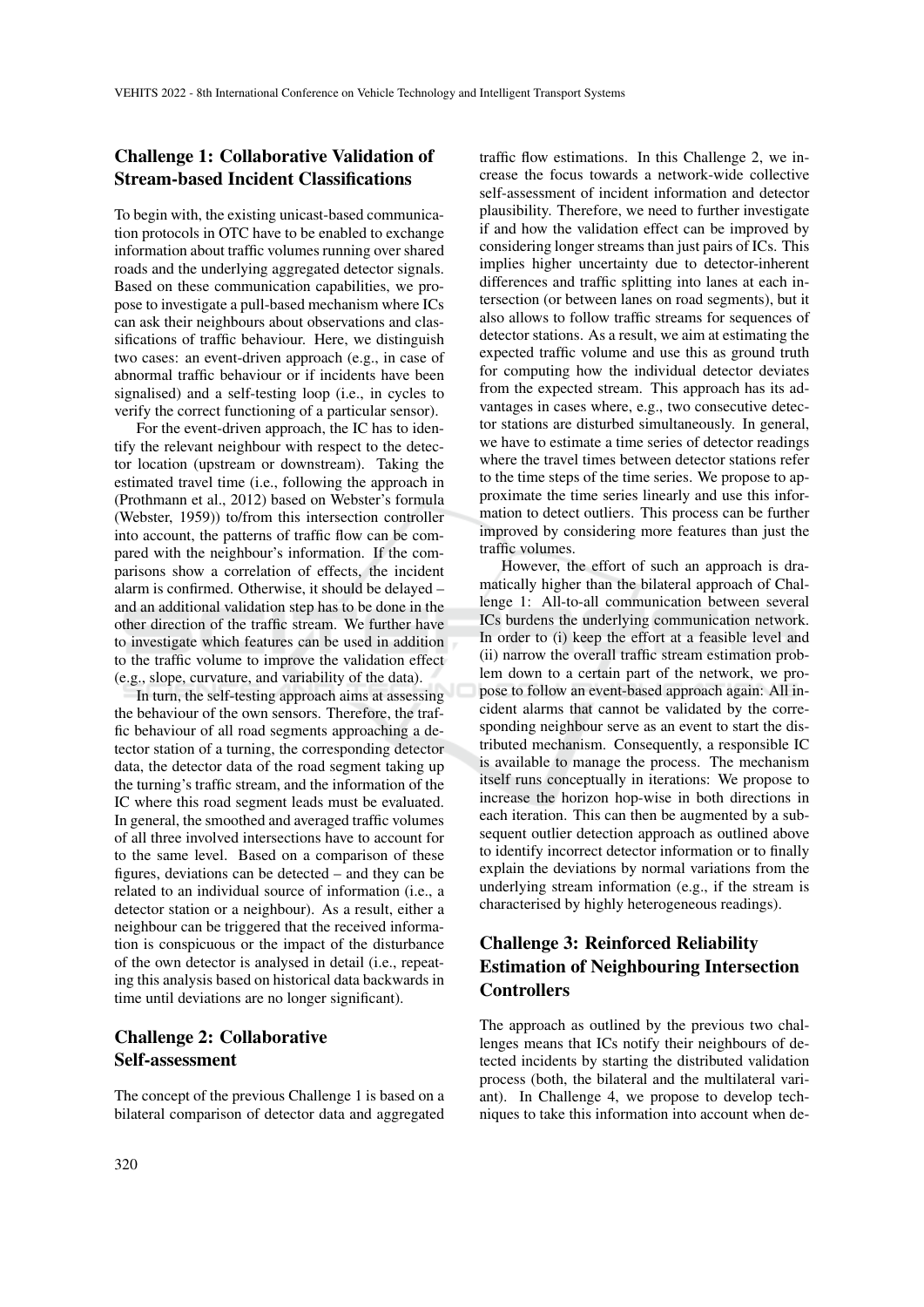ciding about adapting the current control strategies. However, such a reaction is only successful if the underlying information is quickly available and highly reliable. The reliability is affected by characteristics that do not depend on the incident detection techniques. For instance, different aspects such as the topology of the intersection, parking areas between intersections, or large taxi and bus stopping areas may result in temporal abnormality. Some of these characteristics have a constant impact while others (e.g., large bus areas) have a situation-dependent impact (e.g., the time of the day). Challenge 3 focuses on learning the reliability of the incident alarms of an IC, depending on the current situation.

Since this information is not directly available, we have to learn the corresponding reliability at runtime. The basic idea of this Challenge 3 is (a) to combine the observations of neighbouring ICs and (b) to use their situation-dependent reliability estimation for the IC under consideration in an ensemble-based approach again. For the first step (a), we propose to follow a similar approach as already used in OTC for the online signalisation adaptation: We make use of reinforcement learning capabilities. The concept utilises a variant of an XCS that maps a traffic situation (measured at the neighbouring intersection) to a reliability estimation of the incident alarm of the considered IC – and then learns the accuracy and fitness of the reliability estimation over time. This has to be done for all neighbouring intersections. For the second step (b), we propose to use the reliability estimations of each neighbour as input and compute an aggregated measure. Initially, each neighbour has one vote and we will have to investigate if it is possible to improve the behaviour by adapting these votes (i.e., the weights assigned to the input of a neighbour). Another aspect of the challenge in this context is that for the bilateral approach only one or two neighbours are involved in most cases (based on the design of the approach). Consequently, the ensemble itself faces a dynamic constellation of participants. We need to further investigate how this affects the success of the estimation.

## Challenge 4: Consideration of Incident Information in Control Strategies

Based on OTC, we have to investigate how reliable incident information can be considered in the different aspects of the controller decisions: (a) for adapting the signalisation, (b) for maintaining PSS, and for (c) modification of route guidance information.

For aspect (a), we have to investigate possibilities to modify the decision system of the adaptation cycle. Alternatives include: (i) extending the situation description as basis for the adaptation loop with incident information (drawback: is not part of initial rules, increases the search space), (ii) artificially decreasing the traffic volumes of the situation description towards an outgoing section if the incident is part of this road segment (drawback: affects the learning mechanism, the exact value for reduction has to be determined), or (iii) modify traffic volumes by extrapolating the (estimated) impact of the incident (drawback: affects the learning mechanism). However, in all cases, we have to assess the implications on the learning feedback and the resulting self-improving adaptation behaviour.

For aspect (b), the PSS algorithm needs to be modified – which select partners based on the current traffic flow volumes and coordinates the signalisation of those ICs that serve the traffic streams with the highest number of vehicles (i.e., negotiating common cycle times and offsets). Incident information can be used to alter these mechanisms in different ways, including the following:

- 1. Anticipatory switching to alternative PSS since the incident is expected to decrease the traffic volumes to be served by the current PSS.
- 2. Favouring coordination schemes that are expected to alleviate the impact of the incident (e.g., those that faster release traffic affected by the incident).
- 3. Prefering PSS that avoid reported incidents.

Since each IC decides autonomously, the incident information (such as reliability, severity, expected impact, and type) has to be considered in the decision process when choosing partners and signalising the need for a PSS update. An incident-aware approach has to estimate the benefit of changing the PSS in response to the incident, where "benefit" is computed in terms of cars being served and the uncertainty assigned to this result.

For aspect (c), we rely on existing work, i.e. two variants of fully decentralised route guidance mechanisms imitating the Distance-Vector Routing (DVR) and the Link-State Routing (LSR) protocols (Prothmann et al., 2012). Both are based on broadcasting local traffic data: ICs exchange either a topology graph of the controlled intersection (i.e., including in- and outgoing roads, neighbour information, and destination information) augmented with the current traffic conditions (i.e., occurring delays and expected travel times – LSR variant) or propagate shortest paths through the network (DVR variant). In the LSR variant, shortest paths have to be determined for each incoming section based on, e.g., Dijkstra's algorithm, while the DVR variant directly provides this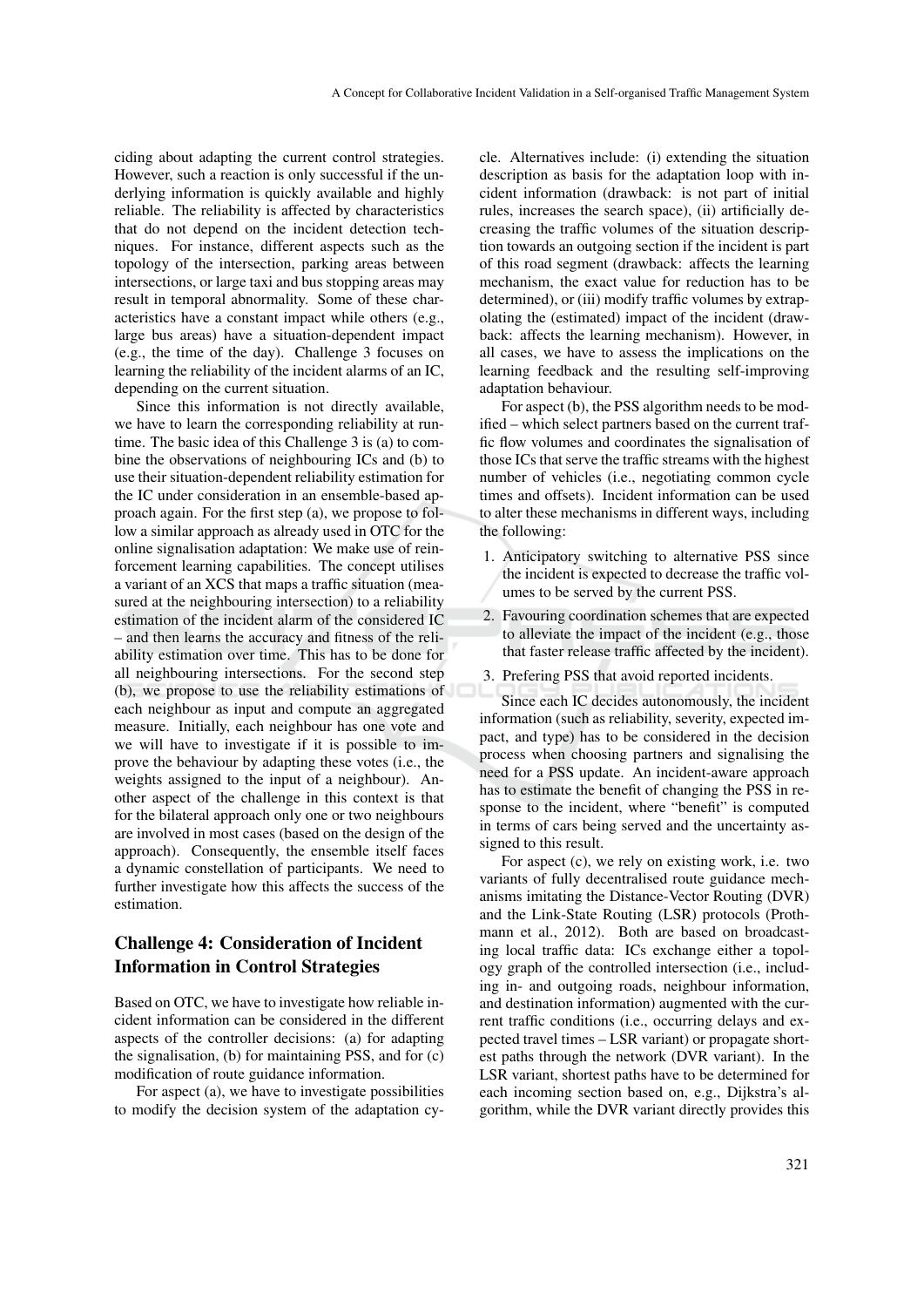information. The resulting shortest path information (i.e., the list of considered destinations together with the next hop/turning advice at the intersection and the expected travel time) are displayed via Variable Message Signs (VMS) for each road approaching the intersection. Here, incident awareness requires modifications of these concepts.

Assuming a static acceptance rate, i.e. a given percentage of drivers that will follow the recommendations displayed via VMS, leads to the question of how a variation of the acceptance rate within simulations has an impact on the outcome (following the method suggested in (Bazzan and Kluegl, 2005)). Hence, we have to investigate how (i) the routing protocol and (ii) the computation of route recommendations has to be modified to consider incident information. For the LSR variant, this initially means to further annotate the topology graph representation to be communicated via broadcasts. Therefore, edges of the graph representation can be annotated with additional values representing the incident status, the estimated impact (i.e., severity and duration), and the reliability of this information. After broadcasting this topology information, each IC can build a complete graph representation of the underlying road network on its own and can compute shortest paths. However, we have to investigate how these computations are impacted by incident information: (a) individual roads suffering from incidents have to be avoided, (b) intersections affected by incidents have to be avoided, and (c) paths that bypass incident areas have to be preferred. For instance, this can be done by introducing static penalty values for links and nodes, introducing varying penalty values (e.g., in a gradient approach surrounding the incident area), or removing links and nodes from the graph representation. We have to analyse and compare these concepts. As an alternative, a multi-objective variant of Dijkstra's algorithm may be developed. For the DVR variant, similar considerations as for deriving shortest paths have to be done when updates of routing entries arrive via broadcast messages.

## 5 CONCLUSIONS

In this work, we argued that traffic incident detection in urban road networks is different to that at highways. Following recent results, clustering approaches allow for appropriate reliability of detected events – which can be performed locally at intersections. However, to incorporate incident information in signalisation strategies (for green duration modification, progressive signal systems, and even for route

guidance), the uncertainty has to be reduced. Consequently, we propose to utilise of local dependencies in self-organised road networks as traffic flows pass several intersections. This spatio-temporal behaviour can be used to collaboratively compare and analyse flow information – and to either confirm incident indicators or to reject them in a self-organised manner.

We proposed a research agenda comprising four major challenges: (a) collaborative validation of stream-based incident classification, (b) collaborative self-assessment of sensory equipment, (c) learning the reliability of estimations, and (d) Consideration of incident information in signalisation strategies. We provided conceptual approaches to tackle these challenges – based on an integration in the Organic Traffic Control system and the available cluster-based incident detection approach. Our current and future work focuses on the subsequent implementation of the concepts and the subsequent tackling of these challenges.

## ACKNOWLEDGEMENTS

This research was supported by the Deutsche Forschungsgemeinschaft, DFG, in the context of the project "Zwischenfall-bewusstes resilientes Verkehrsmanagement für urbane Straßennetze (InTURN)" under grant TO 843/5-1. We acknowledge this support.

### BLICATIONS **REFERENCES**

- Ahmed, S. and Cook, A. (1980). Time series models for freeway incident detection. *Transp. Eng. J of the Am. Soc. of Civ. Eng.*, 106(6):731–745.
- Aimsun (2021). *Aimsun Next 20 User's Manual*, Aimsun Next 20.0.3 edition.
- Bazzan, A. and Kluegl, F. (2005). Case studies on the braess paradox: Simulating route recommendation and learning in abstract and microscopic models. *Transp. Res. Part C: Emerging Tech.*, 13(4):299 – 319.
- Dudek, C., Messer, C., and Nuckles, N. (1974). Incident detection on urban freeways. *Transp. Res. Rec.*, 495:12– 24.
- Dudek, C., Weaver, G., Ritch, G., and Messer, C. (1975). Detecting freeway incidents under low-volume conditions. *Transp. Res. Rec.*, 533:34–47.
- Dusparic, I. and Cahill, V. (2009). Using distributed wlearning for multi-policy optimization in decentralized autonomic systems. In *Proc. of 6th Int. Conf. on Autonomic Computing*, pages 63–64. ACM.
- Ester, M., Kriegel, H.-P., Sander, J., and Xu, X. (1996). A density-based algorithm for discovering clusters in large spatial databases with noise. In *kdd*, pages 226– 231. AAAI Press.